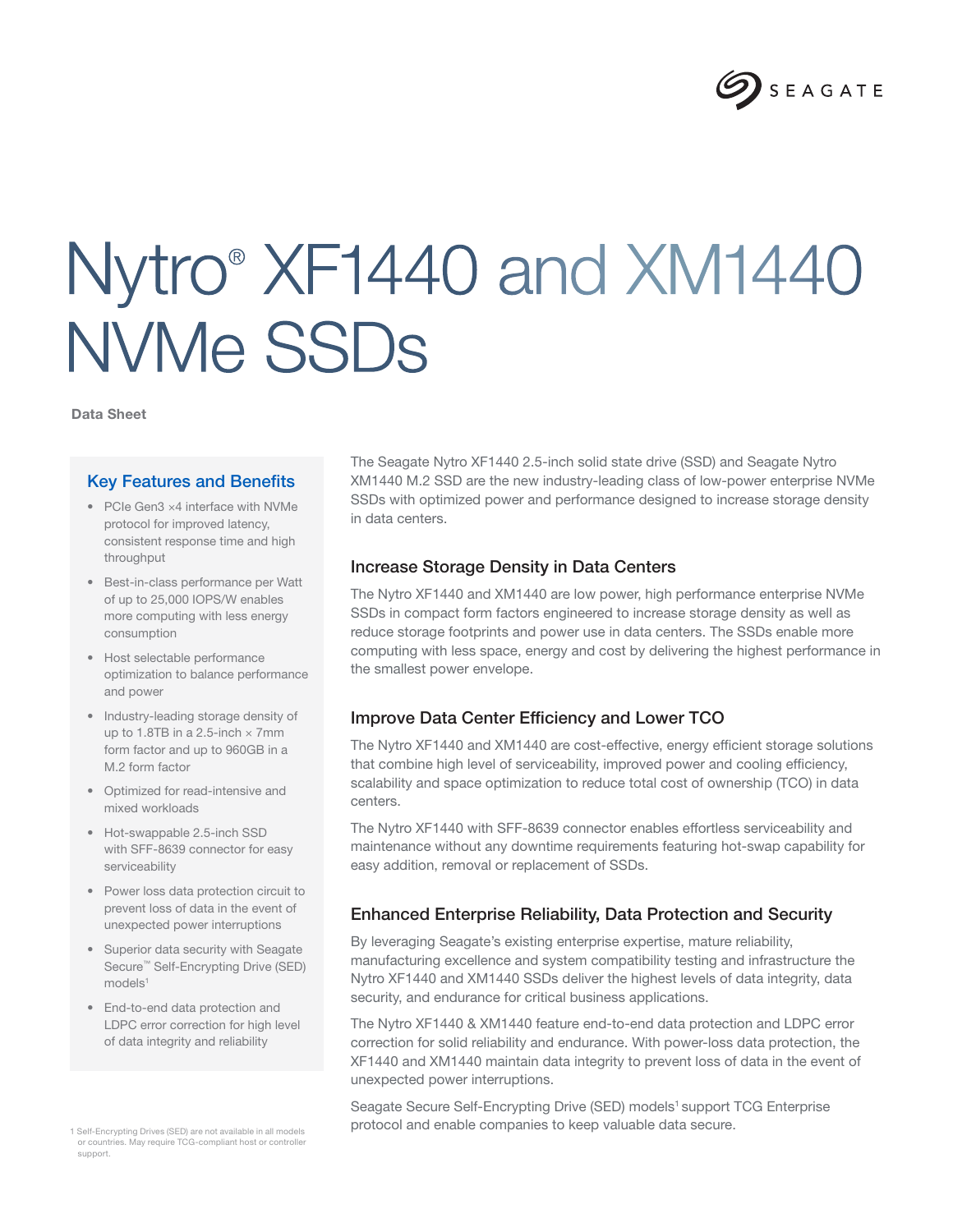# $S$ Nytro® XF1440 and XM1440 NVMe SSDs



|                                                   | <b>Endurance Optimized</b> |                           |                           | <b>Capacity Optimized</b>          |                                    |                           |
|---------------------------------------------------|----------------------------|---------------------------|---------------------------|------------------------------------|------------------------------------|---------------------------|
| <b>Nytro XF1440 SSD Specifications</b>            | 1600GB <sup>1</sup>        | 800GB1                    | 400GB <sup>1</sup>        | 1800GB <sup>1</sup>                | 960GB <sup>1</sup>                 | 480GB <sup>1</sup>        |
| <b>Target Application</b>                         |                            | <b>Mixed Workloads</b>    |                           | <b>Read-intensive Workloads</b>    |                                    |                           |
| <b>Standard Model</b>                             | ST1600HM0011               | ST800HM0021               | ST400HM0021               | ST1800HM0001                       | ST960HM0001                        | ST480HM0001               |
| Seagate Secure™ SED Model                         | TBD <sup>2</sup>           | TBD <sup>2</sup>          | TBD <sup>2</sup>          | TBD <sup>2</sup>                   | TBD <sup>2</sup>                   | TBD <sup>2</sup>          |
| Interface                                         | PCle Gen3 ×4<br>NVMe 1.1b  | PCIe Gen3 ×4<br>NVMe 1.1b | PCIe Gen3 ×4<br>NVMe 1.1b | PCIe Gen $3 \times 4$<br>NVMe 1.1b | PCIe Gen $3 \times 4$<br>NVMe 1.1b | PCIe Gen3 ×4<br>NVMe 1.1b |
| NAND Flash Type                                   | eMLC                       | eMLC                      | eMLC                      | eMLC                               | eMLC                               | eMLC                      |
| Form Factor                                       | 2.5 in $\times$ 7mm        | 2.5 in $\times$ 7mm       | 2.5 in $\times$ 7mm       | 2.5 in $\times$ 7mm                | 2.5 in $\times$ 7mm                | 2.5 in $\times$ 7mm       |
| Performance <sup>3</sup>                          |                            |                           |                           |                                    |                                    |                           |
| Sequential Read (MB/s) Peak, 128KB <sup>3</sup>   | 2700                       | 2700                      | 2700                      | 2700                               | 2700                               | 2700                      |
| Sequeantial Write (MB/s) Peak, 128KB <sup>3</sup> | 1200                       | 1200                      | 600                       | 1200                               | 1200                               | 600                       |
| Random Read (IOPS) Peak, 4KB QD32 <sup>3</sup>    | 200,000                    | 200,000                   | 200,000                   | 200,000                            | 200,000                            | 200,000                   |
| Random Write (IOPS) Peak, 4KB QD32 <sup>3</sup>   | 34,000                     | 34,000                    | 34,000                    | 3,000                              | 7,000                              | 6,000                     |
| Endurance/Reliability                             |                            |                           |                           |                                    |                                    |                           |
| Lifetime Endurance (Drive Writes per Day)         | 3                          | 3                         | 3                         | 0.3                                | 0.3                                | 0.3                       |
| Nonrecoverable Read Errors per Bits Read          | 1 per 10E16                | 1 per 10E16               | 1 per 10E16               | 1 per 10E16                        | 1 per 10E16                        | 1 per 10E16               |
| Mean Time Between Failures (MTBF, hours)          | 2M                         | 2M                        | 2M                        | 2M                                 | 2M                                 | 2M                        |
| <b>Power Management</b>                           |                            |                           |                           |                                    |                                    |                           |
| +12V Max Power (W)                                | 12.5                       | 12.5                      | 12.5                      | 12.5                               | 12.5                               | 12.5                      |
| Average Read/Write Power (W)                      | 9                          | 9                         | 9                         | 9                                  | 9                                  | 9                         |
| Average Idle Power (W)                            | 2.5                        | 2.5                       | 2.5                       | 2.5                                | 2.5                                | 2.5                       |
| Environmental                                     |                            |                           |                           |                                    |                                    |                           |
| Temperature, Operating (°C)                       | 0 to 70                    | 0 to 70                   | 0 to 70                   | 0 to 70                            | 0 to 70                            | 0 to 70                   |
| Temperature, Nonoperating (°C)                    | $-40$ to 85                | $-40$ to 85               | $-40$ to 85               | $-40$ to 85                        | $-40$ to 85                        | $-40$ to 85               |
| Temperature Change Rate/Hr, Max (°C)              | 20                         | 20                        | 20                        | 20                                 | 20                                 | 20                        |
| Shock, 0.5ms (Gs)                                 | 1500                       | 1500                      | 1500                      | 1500                               | 1500                               | 1500                      |
| Vibration, 7Hz to 800Hz (Grms)                    | 3.08                       | 3.08                      | 3.08                      | 3.08                               | 3.08                               | 3.08                      |
| Vibration, 20Hz to 2000Hz (Grms)                  | 16.3                       | 16.3                      | 16.3                      | 16.3                               | 16.3                               | 16.3                      |
| Physical                                          |                            |                           |                           |                                    |                                    |                           |
| Height (in/mm, max) <sup>4</sup>                  | 0.276/7.00                 | 0.276/7.00                | 0.276/7.00                | 0.276/7.00                         | 0.276/7.00                         | 0.276/7.00                |
| Width (in/mm, max) <sup>4</sup>                   | 2.750/69.85                | 2.750/69.85               | 2.750/69.85               | 2.750/69.85                        | 2.750/69.85                        | 2.750/69.85               |
| Depth (in/mm, max) <sup>4</sup>                   | 3.951/100.35               | 3.951/100.35              | 3.951/100.35              | 3.951/100.35                       | 3.951/100.35                       | 3.951/100.35              |
| Weight (lb/g)                                     | 0.198/90                   | 0.198/90                  | 0.198/90                  | 0.198/90                           | 0.198/90                           | 0.198/90                  |
| <b>Carton Unit Quantity</b>                       | 10                         | 10                        | 10                        | 10                                 | 10                                 | 10                        |
| Warranty                                          |                            |                           |                           |                                    |                                    |                           |
| <b>Limited Warranty (years)</b>                   | 5                          | 5                         | 5                         | 5                                  | 5                                  | 5                         |

1 One gigabyte, or GB, equals one billion bytes and one terabyte, or TB, equals one trillion bytes when referring to drive capacity.

2 SED model not yet available, please contact your sales representative for info on availability. Not all drives may be available in all<br>countries. Seagate Secure drives meet ISO/IEC 27040 and NIST 800-88 standards and may controller support.

3 Performance data is based on estimates under certain workload conditions and is subject to change.

4 These base deck dimensions conform to the Small Form Factor Standard (SFF-8201) found at www.sffcommittee.org.

For connector-related dimensions, see SFF-8639.

,<del>oagato</del><br>i-Year<br>Varrantv

Seagate<br>Secure